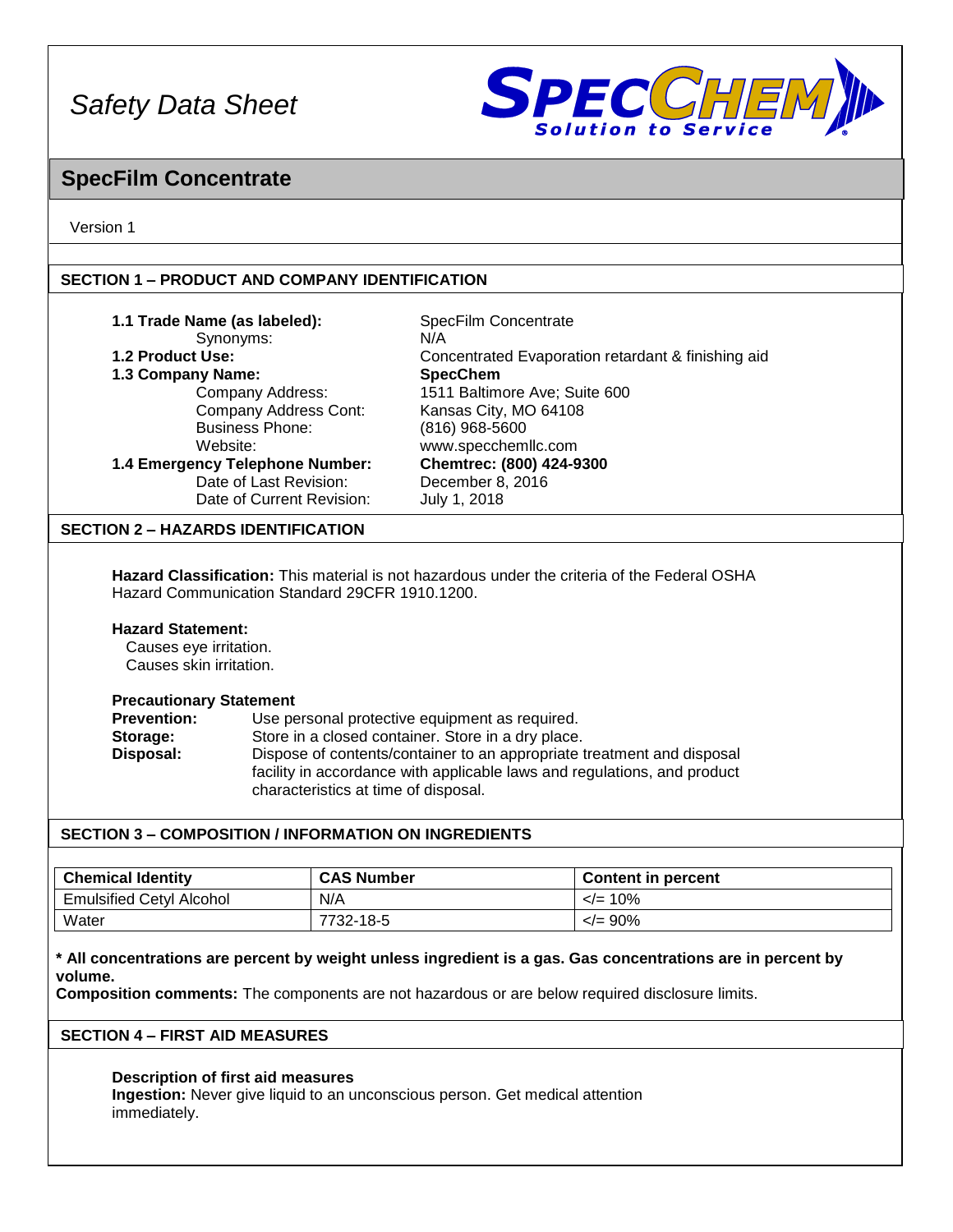

### **SpecFilm Concentrate**

#### Version 1

**Inhalation:** Move to fresh air. If breathing is difficult, give oxygen. Perform artificial respiration if breathing has stopped. **Skin contact:** Immediately flush with plenty of water for at least 15 minutes while removing

contaminated clothing and shoes.

**Eye contact:** If in eyes, hold eyes open, flood with water for at least 15 minutes and see a doctor.

**Most important symptoms/effects, acute and delayed Symptoms:** No data available. **Indication of immediate medical attention and special treatment needed Treatment:** No data available.

#### **SECTION 5 – FIRE FIGHTING MEASURES**

**General fire hazards:** No data available.

**Suitable (and unsuitable) extinguishing media Suitable extinguishing media:** Use: Foam. Carbon dioxide or dry powder. **Unsuitable extinguishing media:** No data available. **Specific hazards arising from the chemical:** No data available.

**Special protective equipment and precautions for firefighters Special fire fighting procedures:** No data available. **Special protective equipment for** fire-fighters: No data available.

#### **SECTION 6 – ACCIDENTAL RELEASE MEASURES (STEPS FOR SPILLS)**

**Personal precautions, protective equipment and emergency procedures:** No data available.

**Methods and material for containment and cleaning up:** Sweep up and place in a clearly labeled container for chemical waste.

#### **SECTION 7 - HANDLING AND STORAGE**

**Precautions for safe handling:** Keep away from heat, sparks and open flame.

**Conditions for safe storage, including any incompatibilities:** No data available.

#### **SECTION 8 – EXPOSURE CONTROLS / PERSONAL PROTECTION**

**Control parameters**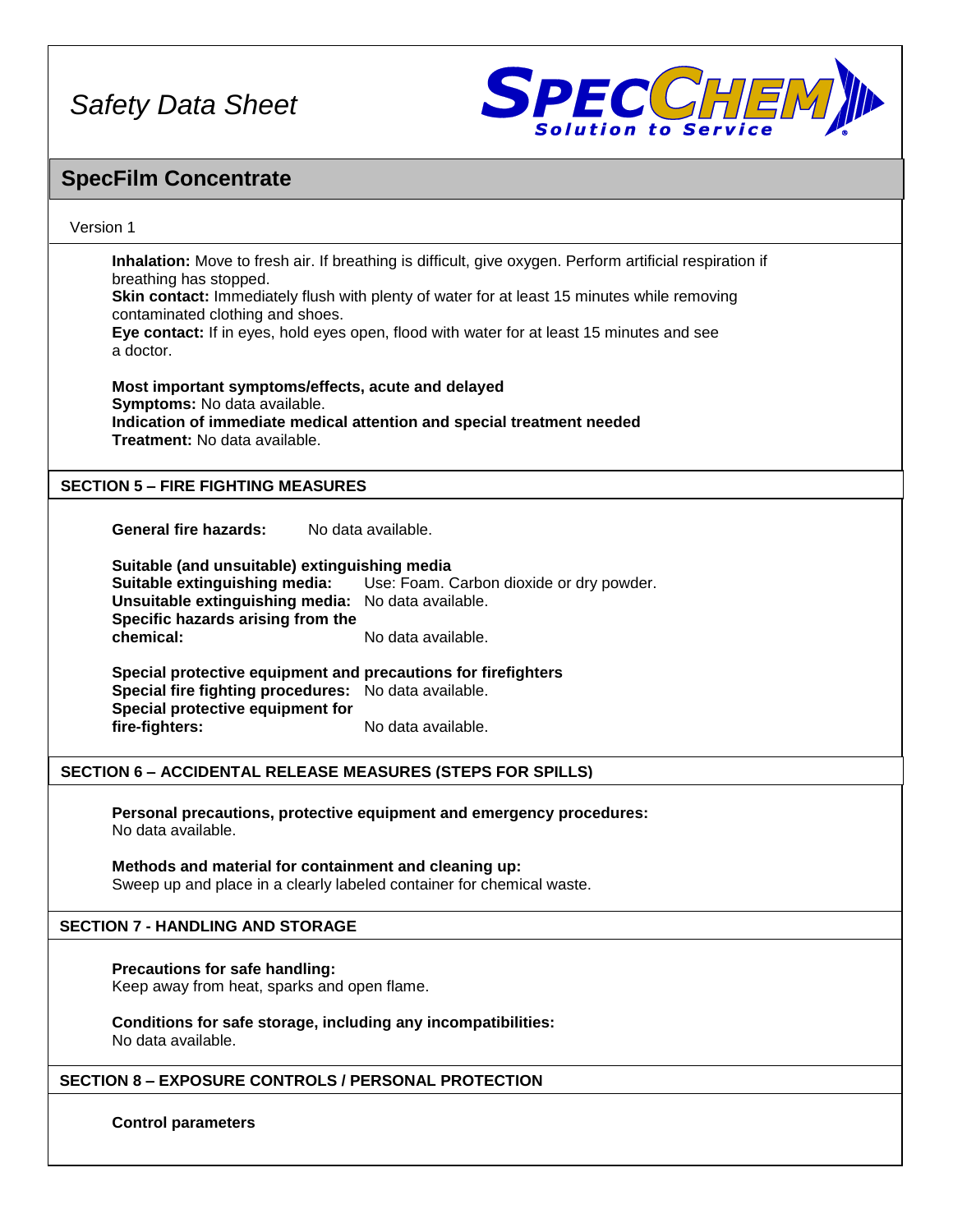

### **SpecFilm Concentrate**

#### Version 1

**Occupational exposure limits:** None of the components have assigned exposure limits. **Appropriate engineering controls:** No data available.

**Individual protection measures, such as personal protective equipment General information:** No data available. **Eye/face protection:** No data available.

**Skin protection Hand protection:** No data available. **Other:** No data available. **Respiratory protection:** No data available. **Hygiene measures:** No data available.

#### **SECTION 9 – PHYSICAL AND CHEMICAL PROPERTIES**

**Physical state:** Solid **Form:** No data available. **Color:** No data available. **Odor:** No data available. **Odor threshold:** No data available. **pH:** No data available. **Melting point/freezing point:** 47 - 50 °C **Initial boiling point and boiling range:** 248.9 °C **Flash Point:** 160 °C **Evaporation rate:** No data available. **Flammability (solid, gas):** No data available. **Upper/lower limit on flammability or explosive limits Flammability limit - upper (%):** No data available. **Flammability limit - lower (%):** No data available. **Explosive limit - upper (%):** No data available. **Explosive limit - lower (%):** No data available. **Vapor pressure:** No data available. **Vapor density:** No data available. **Relative density:** No data available. **Solubility(ies) Solubility in water:** No data available. **Solubility (other):** No data available. **Partition coefficient (n-octanol/water):** No data available. **Auto-ignition temperature:** No data available. **Decomposition temperature:** No data available. **Viscosity:** No data available.

#### **SECTION 10 – STABILITY AND REACTIVITY**

**Reactivity:** No data available.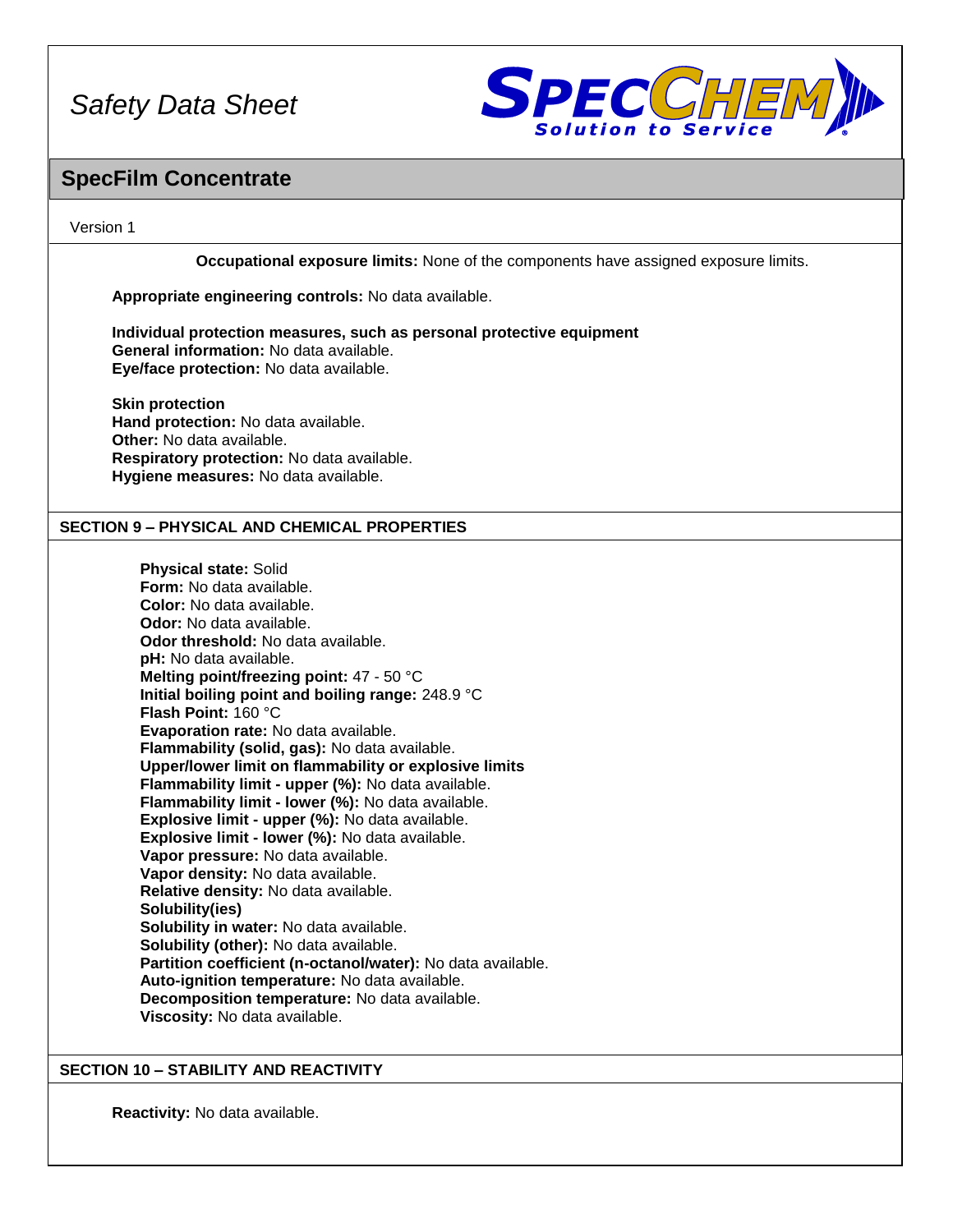

### **SpecFilm Concentrate**

#### Version 1

**Chemical stability:** No data available. **Possibility of hazardous reactions:** No data available. **Conditions to avoid:** No data available. **Incompatible materials:** No data available. **Hazardous decomposition products:** No data available.

#### **SECTION 11 – TOXICOLOGY INFORMATION**

**Symptoms related to the physical, chemical and toxicological characteristics Ingestion:** No data available. **Inhalation:** No data available. **Skin contact:** No data available. **Eye contact:** No data available. **Information on toxicological effects Acute toxicity (list all possible routes of exposure) Oral Product:** ATEmix (): 2,000 mg/kg **Dermal Product:** Not classified for acute toxicity based on available data. **Inhalation Product:** No data available. **Repeated dose toxicity product:** No data available. **Skin corrosion/irritation product:** No data available. **Serious eye damage/eye irritation product:** No data available. **Respiratory or skin sensitization product:** No data available. **Carcinogenicity Product:** No data available*.* **IARC Monographs on the Evaluation of Carcinogenic Risks to Humans:** No carcinogenic components identified **US. National Toxicology Program (NTP) Report on Carcinogens:** No carcinogenic components identified **US. OSHA Specifically Regulated Substances (29 CFR 1910.1001-1050):** No carcinogenic components identified **Germ cell mutagenicity In vitro product**: No data available. **In vivo product:** No data available. **Reproductive toxicity product:** No data available. **Specific target organ toxicity - single exposure product:** No data available. **Specific target organ toxicity - repeated exposure product:** No data available. **Aspiration hazard product:** No data available.

#### **SECTION 12 – ECOLOGICAL INFORMATION**

**Ecotoxicity: Acute hazards to the aquatic environment: Fish - Product:** No data available. **Aquatic invertebrates - Product:** No data available. **Chronic hazards to the aquatic environment: Fish - Product:** No data available. **Aquatic invertebrates - Product:** No data available. **Toxicity to Aquatic Plants - Product:** No data available.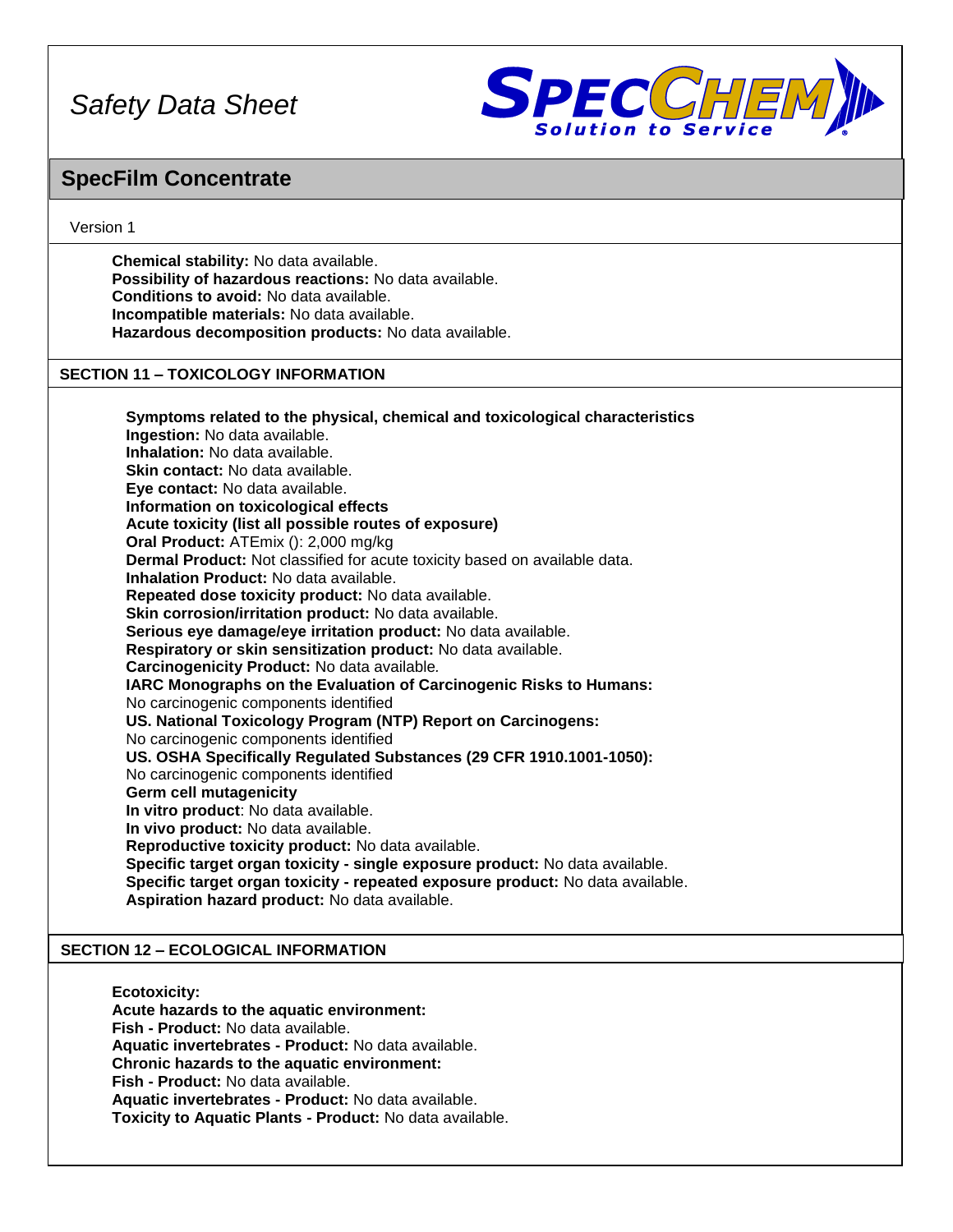

### **SpecFilm Concentrate**

#### Version 1

**Persistence and degradability Biodegradation - Product:** No data available. **BOD/COD ratio - Product:** No data available. **Bioaccumulative potential Bioconcentration factor (BCF) Product:** No data available. **Specified substance(s):** Cetyl Alcohol Green algae (Chlorella fusca vacuolata), Bioconcentration factor (BCF): 17,000 (Static) Carp (Leuciscus idus melanotus), Bioconcentration factor (BCF): 1,230 (Renewal) **Partition coefficient n-octanol / water (log Kow) Product:** No data available. **Mobility in soil:** No data available. **Known or predicted distribution to environmental compartments** Hexadecan-1-ol No data available. **Known or predicted distribution to environmental compartments** Hexadecan-1-ol No data available.

#### **SECTION 13 – DISPOSAL CONSIDERATIONS**

**Disposal instructions:** No data available. **Contaminated packaging:** No data available.

#### **SECTION 14 - TRANSPORTATION INFORMATION**

Not regulated for US DOT transport. Not regulated for IMDG transport.

#### **SECTION 15 – REGULATORY INFORMATION**

**US federal regulations US. OSHA Specifically Regulated Substances (29 CFR 1910.1001-1050)** None present or none present in regulated quantities. **CERCLA Hazardous Substance List (40 CFR 302.4):** None present or none present in regulated quantities. Superfund amendments and reauthorization act of 1986 (SARA) **Hazard categories** Not listed. **SARA 302 Extremely hazardous substance** None present or none present in regulated quantities. **SARA 304 Emergency release notification** None present or none present in regulated quantities. **SARA 311/312 Hazardous chemical Chemical identity Threshold Planning Quantity SARA 313 (TRI reporting)** None present or none present in regulated quantities. **Clean Water Act Section 311 Hazardous Substances (40 CFR 117.3)** None present or none present in regulated quantities.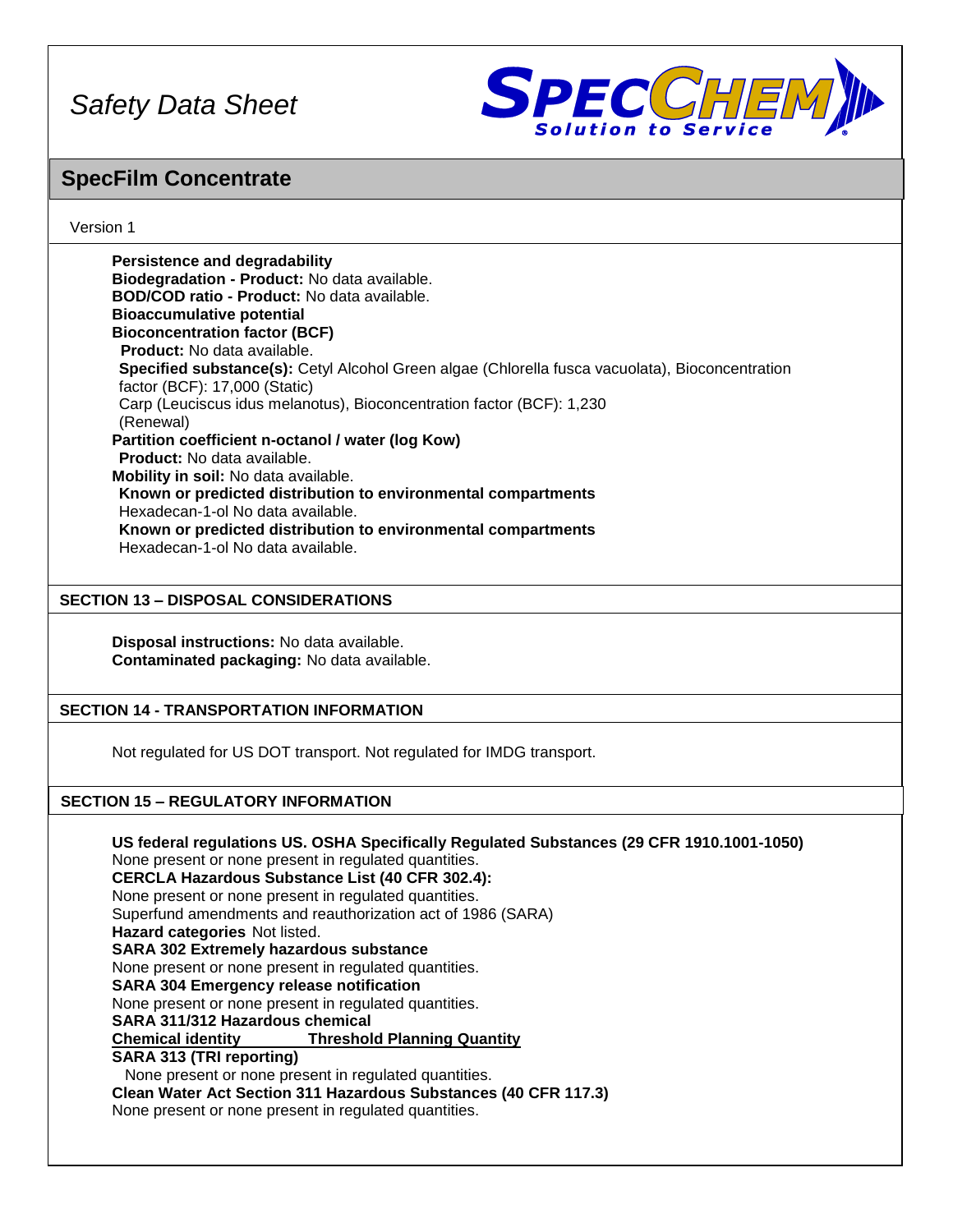

### **SpecFilm Concentrate**

#### Version 1

**Clean Air Act (CAA) Section 112(r) Accidental Release Prevention (40 CFR 68.130):** None present or none present in regulated quantities. **US state regulations US. California Proposition 65** No ingredient regulated by CA Prop 65 present. **US. New Jersey Worker and Community Right-to-Know Act** No ingredient regulated by NJ Right-to-Know Law present. **US. Massachusetts RTK - Substance List** No ingredient regulated by MA Right-to-Know Law present. **US. Pennsylvania RTK - Hazardous Substances** No ingredient regulated by PA Right-to-Know Law present. **US. Rhode Island RTK** No ingredient regulated by RI Right-to-Know Law present. **Inventory Status: Australia AICS:** Not in compliance with the inventory. **Canada DSL Inventory List:** Not in compliance with the inventory. **EU EINECS List:** On or in compliance with the inventory **EU ELINCS List:** Not in compliance with the inventory. **Japan (ENCS) List:** Not in compliance with the inventory. **EU No Longer Polymers List:** Not in compliance with the inventory. **China Inv. Existing Chemical Substances:** Not in compliance with the inventory. **Korea Existing Chemicals Inv. (KECI**): Not in compliance with the inventory. **Canada NDSL Inventory:** Not in compliance with the inventory. **Philippines PICCS:** Not in compliance with the inventory. **US TSCA Inventory:** On or in compliance with the inventory **New Zealand Inventory of Chemicals:** Not in compliance with the inventory. **Japan ISHL Listing:** Not in compliance with the inventory. **Japan Pharmacopoeia Listing:** Not in compliance with the inventory.

#### **SECTION 16 – OTHER INFORMATION**

**Hazard Rating System HMIS** Health - 1 Flammability - 0 Physical Hazard – 0

Date of Printing: July 1, 2018

The information contained herein is believed to be accurate but is not warranted to be so. Data and calculations are based on information furnished by the manufacturer of the product and manufacturers of the components of the product. Users are advised to confirm in advance of the need that information is current, applicable and suited to the circumstances of use. This safety sheet cannot cover all possible situations which the user may experience during processing. Each aspect of your operation should be examined to determine if, or where, additional precautions may be necessary. All health and safety information contained in this bulletin should be provided to your employees or customers. SpecChem